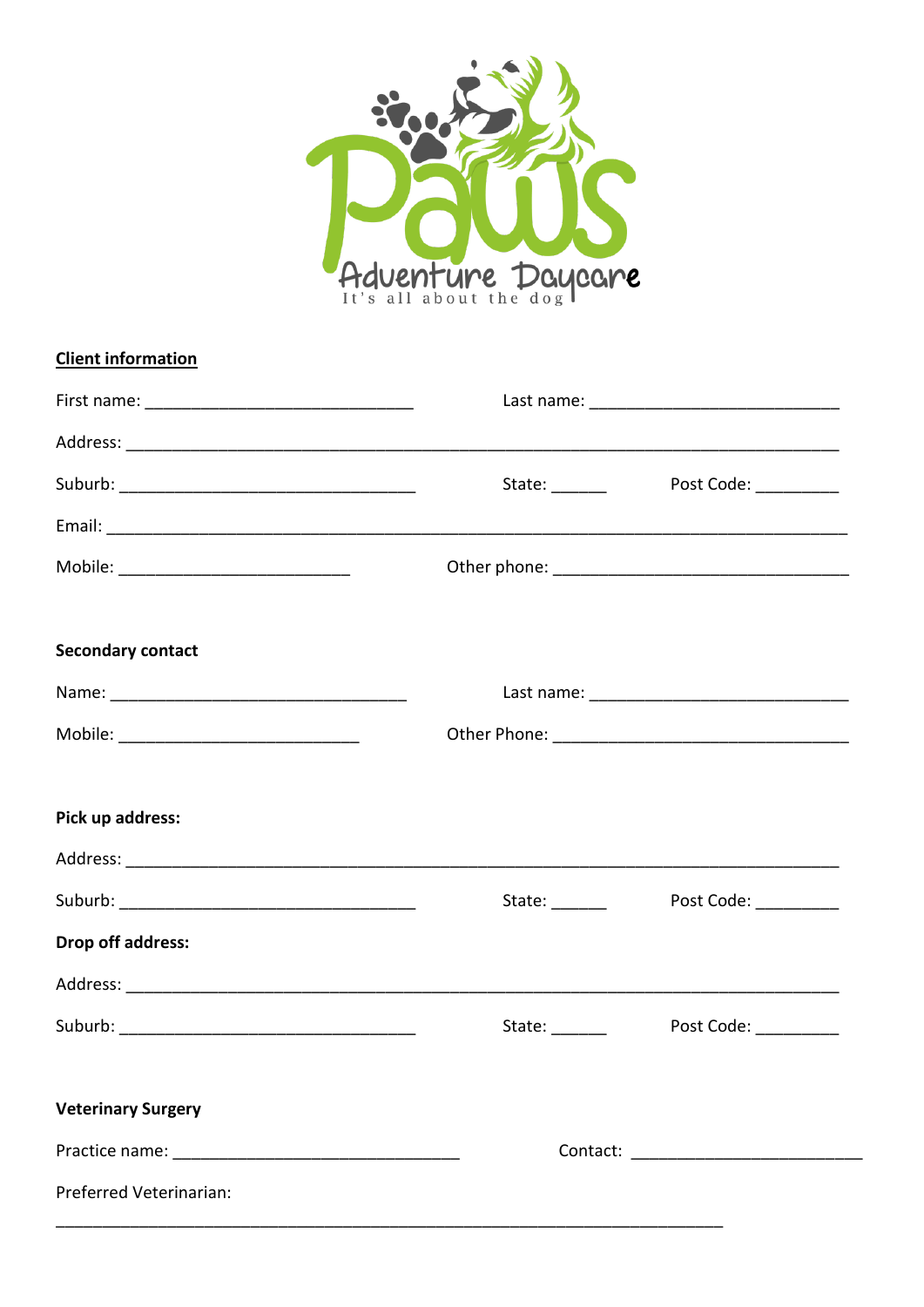**You must provide proof of your dog having a C5 vaccination. This can be provided by sighting a vaccination certificate or verbal verification by your regular Veterinary Surgery.** 

## **Dog information**

| Dog 1                                                                                        |                      |  |      |                               |                  |
|----------------------------------------------------------------------------------------------|----------------------|--|------|-------------------------------|------------------|
|                                                                                              |                      |  |      |                               |                  |
|                                                                                              |                      |  |      | Male / Female D.O.B/Age: 1990 |                  |
| Registration number: ________________                                                        |                      |  |      |                               |                  |
| Microchipped: Yes / No                                                                       | Flea treated: Yes/No |  |      |                               | Wormed: Yes / No |
| Walking equipment: Front Harness / Back Harness / Halti / Collar only / Check Chain / Other: |                      |  |      |                               |                  |
|                                                                                              |                      |  |      |                               |                  |
|                                                                                              |                      |  |      |                               |                  |
| Has your dog received any formal training? Yes / No                                          |                      |  |      |                               |                  |
|                                                                                              |                      |  |      |                               |                  |
|                                                                                              |                      |  |      |                               |                  |
| No other dogs / Anxious (Nervous) / Afraid of new people / Food possessive / Toy Possessive  |                      |  |      |                               |                  |
| Is your dog reactive to certain objects or animals: Yes / No                                 |                      |  |      |                               |                  |
| If yes please circle below:                                                                  |                      |  |      |                               |                  |
| New people Small animals Large animals                                                       |                      |  |      | <b>Cats</b>                   | Machinery        |
| Children                                                                                     | Loud sounds          |  | Cars | <b>Bikes</b>                  | Other dogs       |
| Other:                                                                                       |                      |  |      |                               |                  |